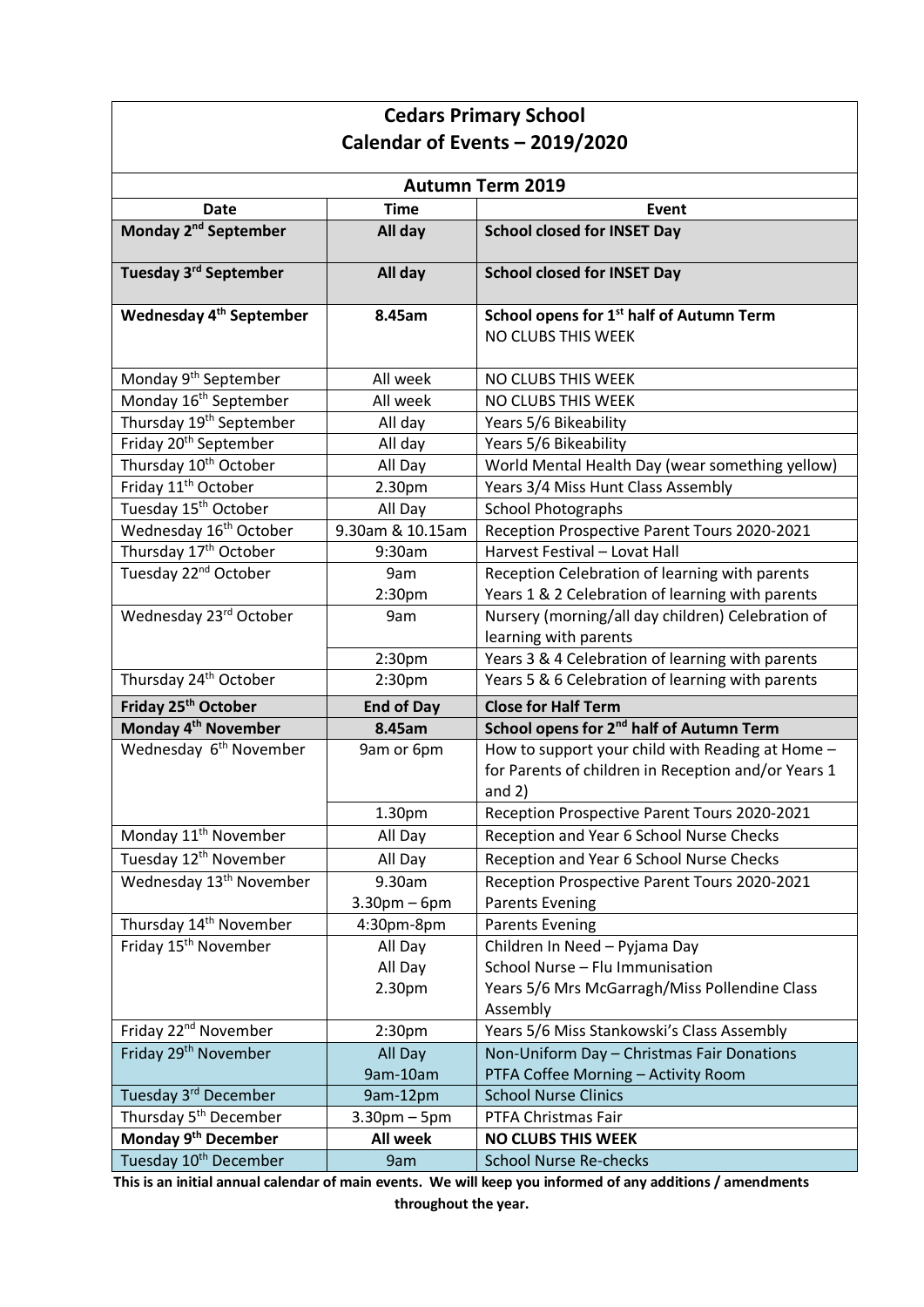| Wednesday 11 <sup>th</sup> December                             | 9:30am                        | <b>Reception Christmas Performance</b>                                            |
|-----------------------------------------------------------------|-------------------------------|-----------------------------------------------------------------------------------|
|                                                                 | 2pm                           | Years 1 & 2 Christmas Performance                                                 |
|                                                                 | $6pm - 7pm$                   | <b>Nursery Parent Induction Evening</b>                                           |
| Thursday 12 <sup>th</sup> December                              | 2pm                           | <b>Reception Christmas Performance</b>                                            |
|                                                                 | 6pm                           | Years 1 & 2 Christmas performance                                                 |
| Friday 13 <sup>th</sup> December                                | All Day                       | <b>Christmas Jumper Day</b>                                                       |
| Monday 16 <sup>th</sup> December                                | <b>All week</b>               | <b>NO CLUBS THIS WEEK</b>                                                         |
| Wednesday 18 <sup>th</sup> December                             | 9.30am                        | Nursery Christmas performance                                                     |
|                                                                 | 2:30pm                        | Years 5 & 6 Celebration of learning with parents                                  |
| Thursday 19 <sup>th</sup> December                              | 2:30 <sub>pm</sub>            | Years 3 & 4 Celebration of learning with parents                                  |
| Friday 20 <sup>th</sup> December                                | $2pm - 3:15pm$                | <b>Church Service</b>                                                             |
|                                                                 | End of day                    | <b>Close for Christmas Holiday</b>                                                |
|                                                                 |                               |                                                                                   |
|                                                                 |                               | <b>Spring Term 2020</b>                                                           |
| Monday 6 <sup>th</sup> January                                  | <b>All Day</b>                | <b>School closed for INSET Day</b>                                                |
|                                                                 |                               |                                                                                   |
| Tuesday 7 <sup>th</sup> January                                 | 8.45am                        | School opens for 1 <sup>st</sup> half of Spring Term<br><b>NO CLUBS THIS WEEK</b> |
|                                                                 |                               |                                                                                   |
| Tuesday 8 <sup>th</sup> January                                 | 9am                           | Pantomime 'Aladdin' at Cedars                                                     |
| Thursday 9 <sup>th</sup> January                                | 6pm                           | Years 3 & 4 Residential Information Evening                                       |
| Thursday 16 <sup>th</sup> January                               | 6pm                           | Year 5 Residential Parent Information Meeting                                     |
| Friday 31 <sup>st</sup> January                                 | 2.30pm                        | Years 1/2 Miss Hudson Class Assembly                                              |
| Thursday 6 <sup>th</sup> February                               | <b>TBC</b>                    | Years 3 & 4 Residential Leaves                                                    |
| Friday 7 <sup>th</sup> February                                 | 2.30pm                        | Years 5/6 Miss Parker-Routh Class Assembly                                        |
|                                                                 | End of Day                    | Years 3 & 4 Residential returns                                                   |
| Tuesday 11 <sup>th</sup> February                               | 9am                           | Years 5 & 6 Celebration of learning with parents                                  |
|                                                                 |                               |                                                                                   |
|                                                                 | 4.30pm-5.30pm                 | PTFA Disco Reception & Years 1 & 2                                                |
|                                                                 | 5.45pm-6.45pm                 | PTFA Disco Years 3, 4, 5 & 6                                                      |
| Wednesday 12 <sup>th</sup> February                             | 9am                           | Years 1 & 2 Celebration of learning with parents                                  |
|                                                                 | 2:30pm                        | Reception Celebration of learning with parents                                    |
| Thursday 13 <sup>th</sup> February                              | 9am                           | Nursery (morning/all day children) Celebration of                                 |
|                                                                 |                               | learning with parents                                                             |
| Friday 14th February                                            | 9am                           | Years 3 & 4 Celebration of learning with parents                                  |
|                                                                 | End of day                    | <b>Close for Half Term</b>                                                        |
| Monday 24 <sup>th</sup> February                                | 8.45am                        | School opens for 2 <sup>nd</sup> half of Spring Term                              |
| Monday 2 <sup>nd</sup> March<br>Wednesday 4 <sup>th</sup> March | <b>All Week</b>               | <b>Book Fair</b>                                                                  |
| Thursday 5 <sup>th</sup> March                                  | $3.30$ pm $-6$ pm             | <b>Parents Evening</b>                                                            |
|                                                                 | All Day<br>$4:30$ pm – $8$ pm | World Book Day (dressing up as a book character)<br><b>Parents Evening</b>        |
| Wednesday 11 <sup>th</sup> March                                | TBC                           | Year 5 Residential leaves                                                         |
| Friday 13 <sup>th</sup> March                                   | 2:30 <sub>pm</sub>            | Years 1/2 Mrs Lockley Class Assembly                                              |
|                                                                 | End of day                    | Year 5 Residential visit returns                                                  |
| Friday 20 <sup>th</sup> March                                   | 6pm                           | PTFA Family Bingo Night                                                           |
| Thursday 26 <sup>th</sup> March                                 | $6pm - 7pm$                   | Year 6 SATS Parent Information Evening                                            |
| Friday 27 <sup>th</sup> March                                   | 2:30pm                        | Years 1/2 Mrs Morrell Class Assembly                                              |
| Monday 30 <sup>th</sup> March                                   | <b>All Week</b>               | <b>NO CLUBS THIS WEEK</b>                                                         |
| Wednesday 1 <sup>st</sup> April                                 | 9am                           | Years 5 & 6 Celebration of learning with parents                                  |

**This is an initial annual calendar of main events. We will keep you informed of any additions / amendments throughout the year.**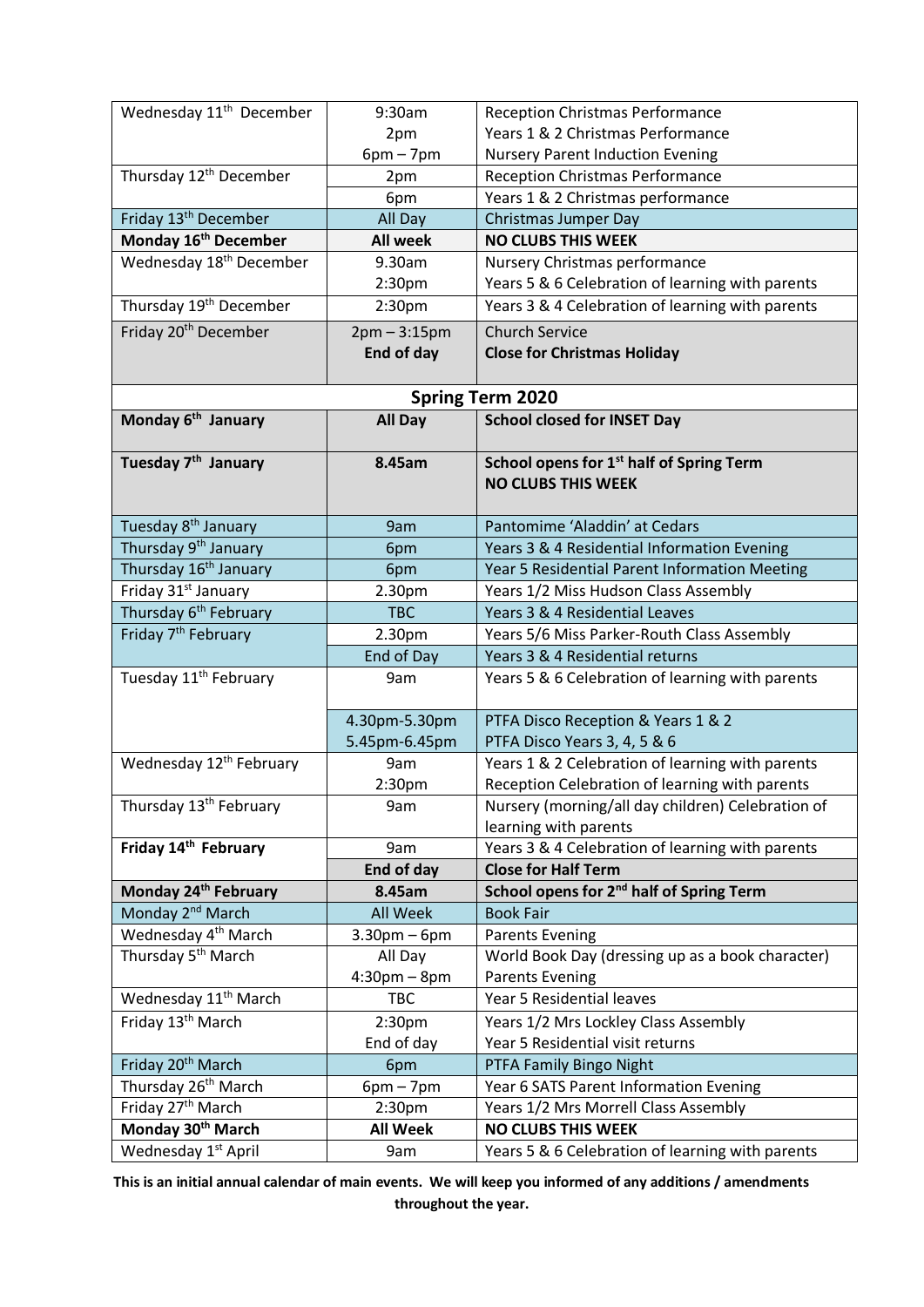|                                 | 2pm                 | Years 3 & 4 Production                                                    |
|---------------------------------|---------------------|---------------------------------------------------------------------------|
| Thursday 2 <sup>nd</sup> April  | 9am                 | Years 1 & 2 Celebration of learning with parents                          |
|                                 | 6pm                 | Years 3 & 4 Production                                                    |
| Friday 3rd April                | 9am                 | Nursery (morning/all day children) Celebration of                         |
|                                 |                     | learning with parents                                                     |
|                                 | 9am                 | Reception Celebration of learning with parents                            |
|                                 | All Day             | <b>Easter Competition</b>                                                 |
|                                 | End of day          | <b>Close for Easter Holiday</b>                                           |
|                                 |                     | <b>Summer Term 2020</b>                                                   |
| Monday 20 <sup>th</sup> April   | 8.45am              | School opens for 1 <sup>st</sup> half of Summer Term                      |
|                                 |                     | <b>NO CLUBS THIS WEEK</b>                                                 |
|                                 |                     |                                                                           |
| Thursday 23rd April             | 6pm                 | Year 6 Residential Parent Information Evening                             |
| Thursday 30 <sup>th</sup> April | All Day             | PTFA Cedars Bake Off Competition                                          |
|                                 | 3pm                 | <b>Cedars Bake Off Cake Sale</b>                                          |
| Friday 1st May                  | 2.30pm              | Years 3/4 Mr Hoten Class Assembly                                         |
| Friday 8 <sup>th</sup> May      |                     | <b>School Closed: BANK HOLIDAY</b>                                        |
| Monday 11 <sup>th</sup> May     | All week            | Year 6 SATS                                                               |
| Tuesday 19 <sup>th</sup> May    | 9am                 | Reception Celebration of learning with parents                            |
|                                 |                     | Years 1 & 2 Celebration of learning with parents                          |
| Wednesday 20 <sup>th</sup> May  | 2:30pm<br>9am       | Nursery (morning/all day children) Celebration of                         |
|                                 |                     | learning with parents                                                     |
|                                 | 2:30 <sub>pm</sub>  | Year 3 & 4 Celebration of learning with parents                           |
|                                 |                     |                                                                           |
| Thursday 21 <sup>st</sup> May   | 2.30pm              | Year 5 & 6 Celebration of learning with parents                           |
|                                 |                     |                                                                           |
| Friday 22 <sup>nd</sup> May     | End of day          | <b>Close for Half Term</b>                                                |
| Monday 1 <sup>st</sup> June     | <b>All Day</b>      | <b>School closed for INSET Day</b>                                        |
| Tuesday 2 <sup>nd</sup> June    | 8:45am              | School opens for 2 <sup>nd</sup> half of Summer Term                      |
| Wednesday 3rd June              | All day             | <b>School Photographs</b>                                                 |
| Monday 8 <sup>th</sup> June     | All week            | <b>Phonics Screening Check Week</b>                                       |
|                                 | <b>TBC</b>          | Year 4 Multiplication Tables Check                                        |
|                                 | <b>TBC</b>          | Year 6 Residential leaves                                                 |
| Wednesday 10 <sup>th</sup> June | End of day          | Year 6 Residential returns                                                |
| Thursday 11 <sup>th</sup> June  | $9:30$ am - 11:30am | Sports Day                                                                |
| Saturday 13 <sup>th</sup> June  | $11am - 1pm$        | PTFA Summer Fair                                                          |
| Thursday 18 <sup>th</sup> June  | $9:30$ am - 11:30am | Reserve Sports Day                                                        |
| Friday 19 <sup>th</sup> June    | 2:30pm              | Cedars £10 Challenge                                                      |
| Wednesday 24 <sup>th</sup> June | 10:45am             | <b>Nursery Sports Day</b>                                                 |
|                                 | 6pm                 | <b>Reception Parent Induction Meeting</b>                                 |
| Friday 26 <sup>th</sup> June    | 2:30 <sub>pm</sub>  | Years 3/4 Miss Saddler Class Assembly                                     |
| Wednesday 1 <sup>st</sup> July  | Morning             | Children meet their new Class Teacher                                     |
|                                 | 6pm                 | <b>Nursery Parent Induction Meeting</b>                                   |
| Thursday 2 <sup>nd</sup> July   | 3:20pm-4pm          | Parents meet their child's new Class Teacher                              |
| Friday 3rd July                 | 9:30am              | <b>Reception Classes Assembly</b>                                         |
| Saturday 4 <sup>th</sup> July   | All Day             | <b>Newport Pagnell Carnival</b>                                           |
|                                 |                     | <b>MKSSP Athletics Finals</b>                                             |
| Monday 6 <sup>th</sup> July     | 9am                 | Nursery (morning/all day children) Celebration of                         |
| Tuesday 7 <sup>th</sup> July    | 9am                 | learning with parents<br>Years 3 & 4 Celebration of learning with parents |

**This is an initial annual calendar of main events. We will keep you informed of any additions / amendments throughout the year.**